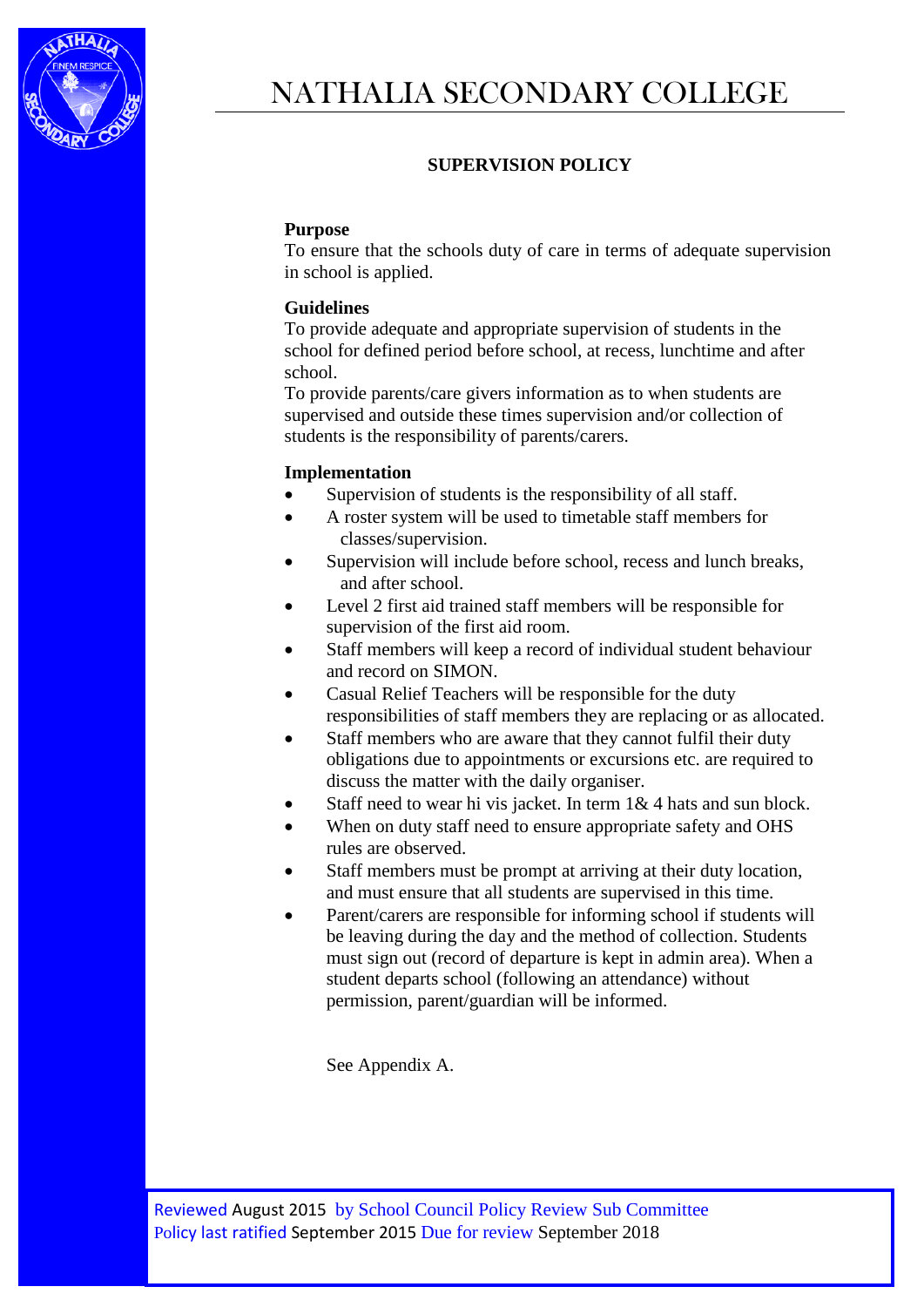

# NATHALIA SECONDARY COLLEGE

#### Appendix A

The school will provide staff supervision for students arriving before school between 8.45am and 8.55am.

The school will provide staff supervision for bus travelling students after school between 3.20pm and 3.35pm.

This information is provided to parents/guardians on a regular basis via the school newsletter. Outside of these times the supervision and/or the collection of students is the responsibility of parents/guardians.

Sufficient teachers will be allocated by the school principal or their nominee to supervise students during these periods

Should a teacher be called away to other duties alternate supervision arrangements will be put in place in consultation with the principal or their nominee.

#### **Supervision at recesses and lunch time**

Students are required to be adequately supervised during recesses and lunch times. In order to ensure that students are adequately supervised, a 'Yard Duty Roster' will be created each term allocating teachers to supervise students in defined areas of the school grounds during these times.

Details of the roster are communicated to teachers at staff meetings, daily bulletin and SIMON (on their daily timetable).

For students who seek to leave school premises during lunch or recess, procedures must be in place that incorporate:

written parent/guardian requests for students.

#### **Unauthorised student departure from school**

When a student departs from the school (following initial attendance) without authorisation, the parent/guardian will be informed immediately.

Where there is reasonable concern for the student's safety or the safety of others, immediate contact will also be made with the police and the Department's Emergency and Security Management Branch, telephone 9589 6266 (24 hour service).

#### **Early departure of students prior to dismissal time**

Students must be signed out of the school if departing prior to dismissal time.

A record of early departures is to be kept in the Administration Office and completed for all students departing the school early. Details will include the student's name, year level, the time of departure and the name of the person collecting the student.

• No parents/carers are permitted to take students directly from the classroom.

Students can only be collected by a responsible person with appropriate parent permission given.